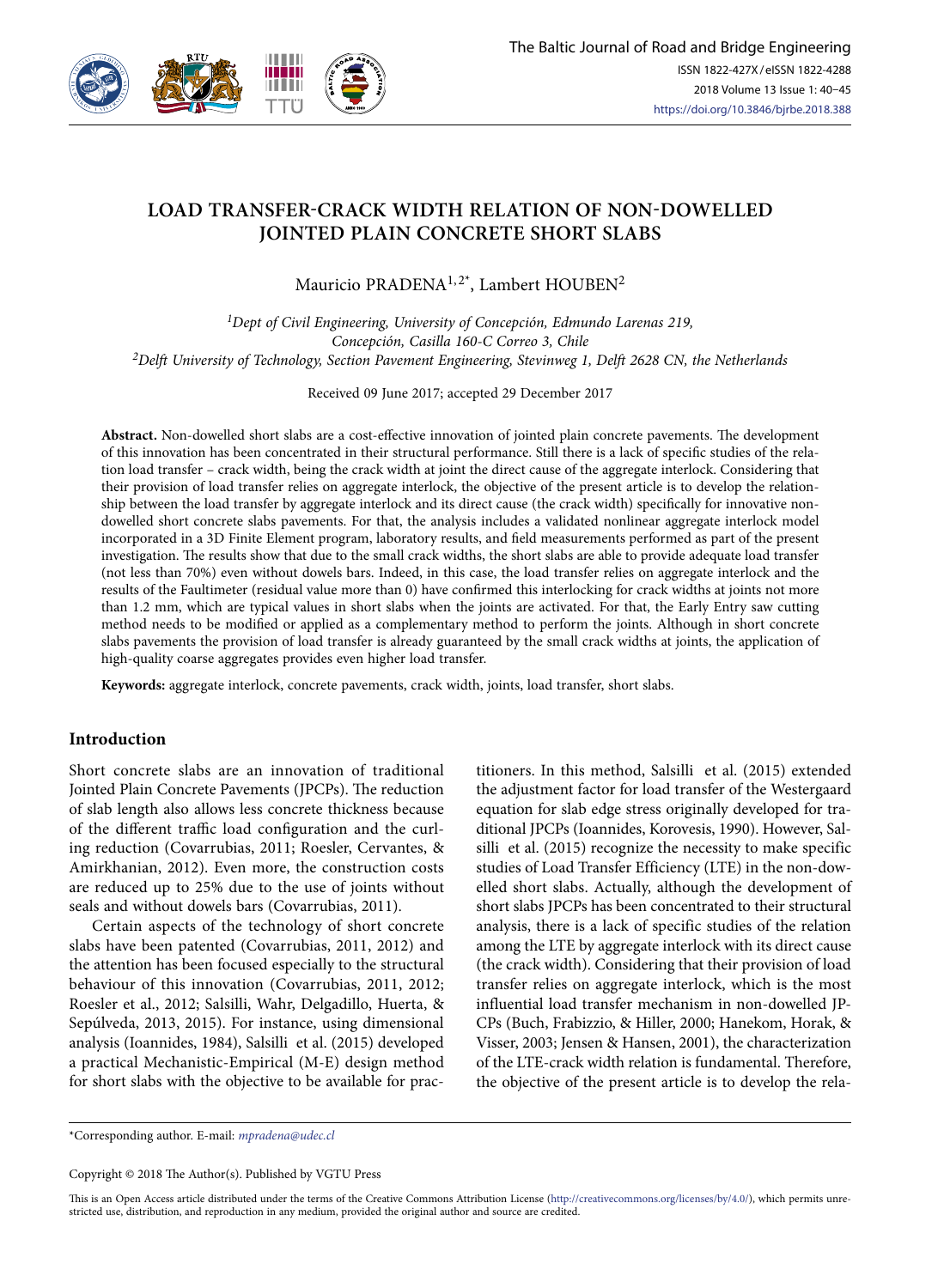tionship between the LTE by aggregate interlock and its direct cause (the crack width) specifically for innovative non-dowelled short slabs JPCPs.

## **1. Research approach and methodology**

Figure 1 shows the research approach and the variables affecting the early-age concrete behaviour that finally determines the crack width to be directly related with the load transfer (which is the focus of the present work). Sometimes these variables (part of them) are also used to create relationships with the load transfer of the in-service JPCP. However, it is important to highlight that they relate the LTE by aggregate interlock with indirect causes instead of the direct cause of it, as it is shown in Figure 1.

To determine the crack width (at joints) of JPCPs, Houben (2010) and Pradena and Houben (2015, 2017) have developed system approach where the cracking pattern is developed in time and space according to the specific conditions of the JPCP under analysis. In effect, certainly the development in time of the material properties affects the cracking process, but also this process is affected by the geometry of the pavement (thickness, slab length), the time of construction of the JPCP and the saw cutting method applied (conventional method or shallow saw cutting), among others. Hence, this approach considers all the interactions in the JPCP system for the prediction of a crack width. The output of such a process is the input to incorporate the aggregate interlock in the M-E structural pavement design. This is possible by establishing a relationship between the load transfer efficiency and the crack width resulting of the early-age behaviour of the JPCP (Figure 1). Pradena and Houben (2016) have validated the model for short slabs JPCPs where 50% slab length reduction produces 50% narrower cracks width (at joints) on the traditional JPCP.

However, according to its objective, the present article is focussed on the LTE-crack width relation for innovative non-dowelled short slabs JPCPs. The creation of this relationship relies on the following three methods (Figure 1):

– The nonlinear aggregate interlock model of Walraven incorporated in the 3D Finite Element (FE) program EverFE (validated);

- laboratory results (previous investigations);
- field measurements (present investigation).

The field measurements of the present investigation are performed in a JPCP test section with short slabs built in the facilities of the National Highway Laboratory (NHL) of Chile. In addition, complementary measurements are performed with the Faultimeter of the Belgian Road Research Centre (BRRC).

#### **2. Results and analysis**

## **2.1. Analysis of previous investigations: validated model and laboratory tests**

In the development of the program Hiperpav, Ruiz, Rasmussen, Chang, Dick, and Nelson (2005) state that in non-dowelled JPCPs the aggregate only provides load transfer for crack width not more than 0.5 mm. This limit value appears too conservative when it is compared to other investigations.

The 3D FE program EverFE relies on the two-phase aggregate interlock model developed by Walraven (1994) to generate nonlinear aggregate interlock constitutive relations (Davids & Mahoney, 1999). Davids and Mahoney (1999) validated this modelling using the experimental data of Colley and Humphrey (1967), which is the classic study of LTE-crack width relationships. Colley and Humphrey (1967) used American aggregates in the laboratory tests. Similar is the case of Jensen and Hansen (2001), where the LTE-crack width relationship was also studied, but especially focused on the influence of large-sized coarse aggregates (using aggregates of United States).

Later, Hanekom, Horak, and Visser (2003) compared the LTE-crack width relationships given by Jensen and Hansen (2001) and EverFE (Davids & Mahoney, 1999) with the ones obtained in laboratory tests with typical South African aggregates. From this comparison, they found significant differences in the load transfer by aggregate interlock provided by the American aggregates and the South African ones. Figure 2 presents, for the softest aggregate, applied in pavements in South Africa, the results of LTE-crack width obtained in laboratory tests and modelling with the 3D FE program EverFE. In effect,



Figure 1. Research approach, focus on the present work and methods to develop the LTE-crack width relation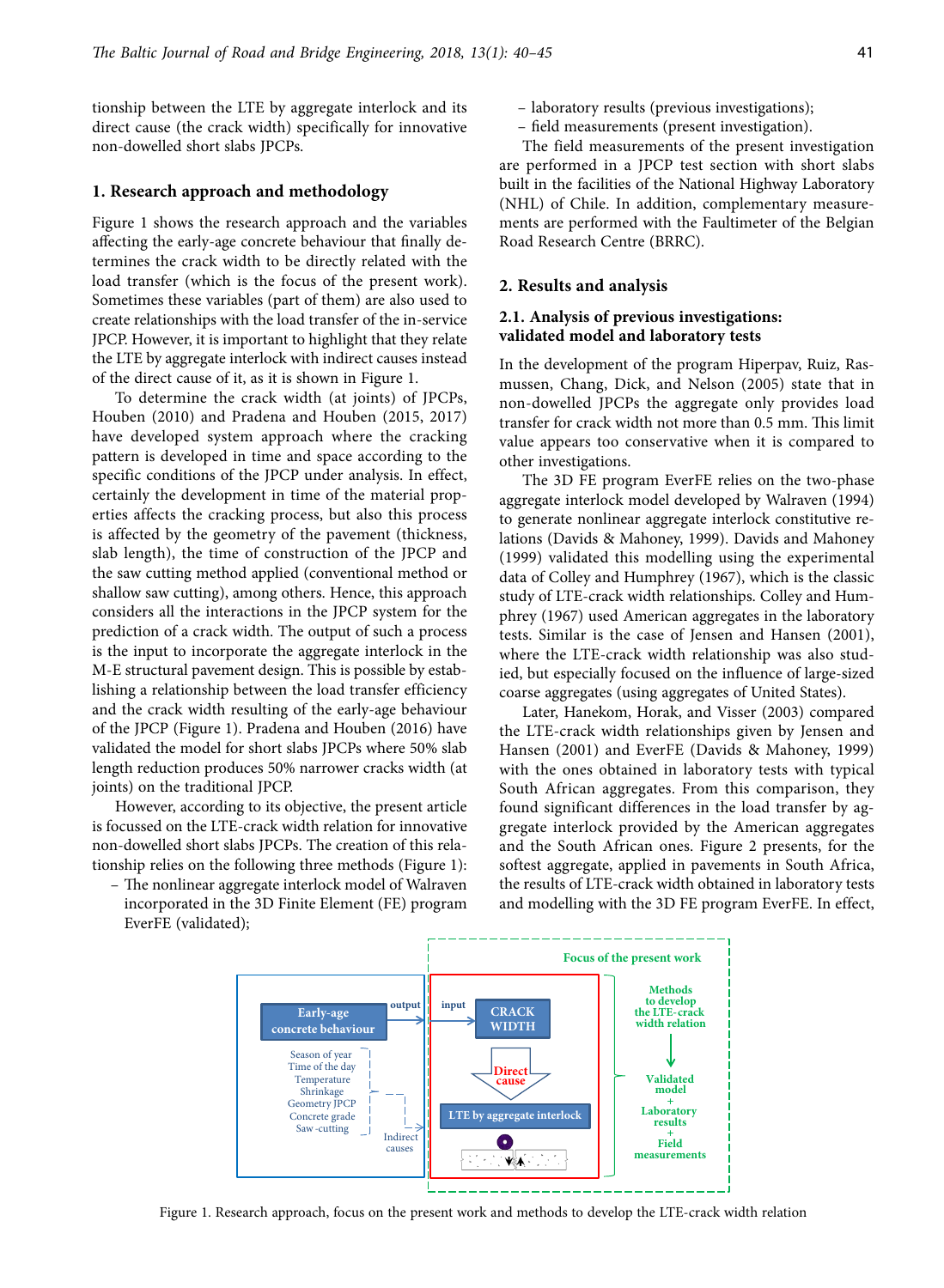the South African study was made with the extremes of aggregate quality of the spectrum of concrete construction aggregates crushed in South Africa. In terms of the Elastic Modulus of the aggregates, the values obtained were 42 GPa (for the hardest aggregates) and 29 GPa (for the softest aggregates). Figure 2 shows the results for the two aggregate sizes studied in South Africa (19.0 mm and 37.5 mm) under static and dynamic conditions. Even with the softest South African aggregates, the LTE results are always more than 90% before a crack width 2.3 mm.

Figure 2 also shows the differences obtained in the South African study with the EverFE modelling (using the South African data). EverFE gives smaller LTE values than the ones obtained in the laboratory in South Africa, but higher LTE values than the ones of the validation of the aggregate interlock model with the aggregates of United States of maximum size 38 mm (Davids & Mahoney, 1999). In the study of Jensen and Hansen (2001) the LTE 70% is reached for crack width as small as 0.8 mm for both aggregates studied (maximum size 25 mm) with Elastic Modulus of the aggregates 22 GPa and 24 GPa respectively. The only exception was the very large sized 50 mm of the stronger aggregate. Actually, the focus of the study of Jensen and Hansen (2001) was the contribution of the large size coarse aggregate in the load transfer efficiency.

As expected, Hanekom et al. (2003) found higher values of load transfer efficiency for the hardest aggregates of the spectrum of concrete construction aggregates crushed in South Africa. However, in the present study, it is highlighted the fact that even the softest aggregate gives already the high LTE values of Figure 2 for static and dynamic loading (where dynamic loading yields the higher values). Finally, as it is also expected, the larger coarse aggregate (37.5 mm) provides higher load transfer than the aggregate of 19 mm.

Jensen and Hansen (2001) and Hanekom et al. (2003) agree that the base starts to play a role in the LTE when the crack width is not less than 2.5 mm. Indeed, despite the differences in aggregates, the conclusion of these different investigations regarding the contribution of the base on the load transfer efficiency is the same, i.e. the base be-



Figure 2. LTE-crack width relations in South African study (Hanekom, Horak, & Visser, 2001)

gins to influence the LTE only since crack widths 2.5 mm. According to Davids and Mahoney (1999) and Pradena and Houben (2015) the crack width in traditional slabs JPCPs is, in general, not more than 2.5 mm. In the case of short slabs the crack width is even narrower, generally not more than 1.2 mm (Pradena & Houben, 2016). Hence, for non-dowelled JPCPs, and in particular for short slabs JPCPs, the analysis is focussed in the most influential load transfer mechanism in non-dowelled JPCPs, which is the aggregate interlock (Buch et al., 2000; Hanekom et al., 2003; Jensen & Hansen, 2001)

## **2.2. Field measurements Load Transfer Efficiency and crack width in short concrete slabs**

Salsilli et al. (2015) recognize the necessity to perform specific studies of load transfer in short slabs JPCPs. Although Roesler et al. (2012) performed measurements of LTE in short slabs JPCPs, they did not study the LTEcrack width relationship. Therefore, the field measurements of the present sub-section are concentrated on developing the LTE-crack width relation of this innovation. In this way, field measurements are performed in a short slabs JPCP test section built in the facilities of the NHL of Chile, located in Santiago city (latitude 33° 30' S) at the Metropolitan Region of Chile. The characteristics of the test section are as follows: slab length 1.8 m, slab thickness 140 mm, aggregates of 38 mm (maximum size), no dowel bars, granular base CBR 40% and concrete flexural tensile strength 5 MPa. The deflection LTE was measured with the Falling Weight Deflectometer (FWD) (Figure 3a) and the crack width obtained with fissurometer and microscope (Figure 3b). The FWD loads a slab and measures the deflection of the loaded and the unloaded slabs, which are the inputs to calculate the load transfer efficiency.

With the support of the NHL, measurements of the LTE-crack width relation were performed in the months of March and June. The measurements of March were made on eight joints in the Chilean summer, with 22 °C as the average temperature of the pavement surface. As the cracking pattern developed, the measurements of June were performed on nine joints at the end of the Chilean autumn with an average temperature of the pavement surface of 12 °C. As a minimum, the load transfer efficiency was measured two times per joint to obtain its average for the crack width at the time of the measurement. It is important to reiterate that the objective of the field measurements was to obtain a spectrum of different crack widths values to develop the direct relation with the load transfer efficiency (Figure 4). Most of the smaller crack widths values of Figure 4 (Zone I) were obtained in March (higher temperature). Moreover, the larger crack width values (Zone II) were obtained at the lower pavement temperature (June). The unusual large crack widths values (for short slabs JPCPs) are explained by the presence of 60% of uncracked joints due to the shallow Early Entry saw cutting applied. In effect, Early Entry saw cutting consists of a shallow cut (up to 30 mm depth) that allows a faster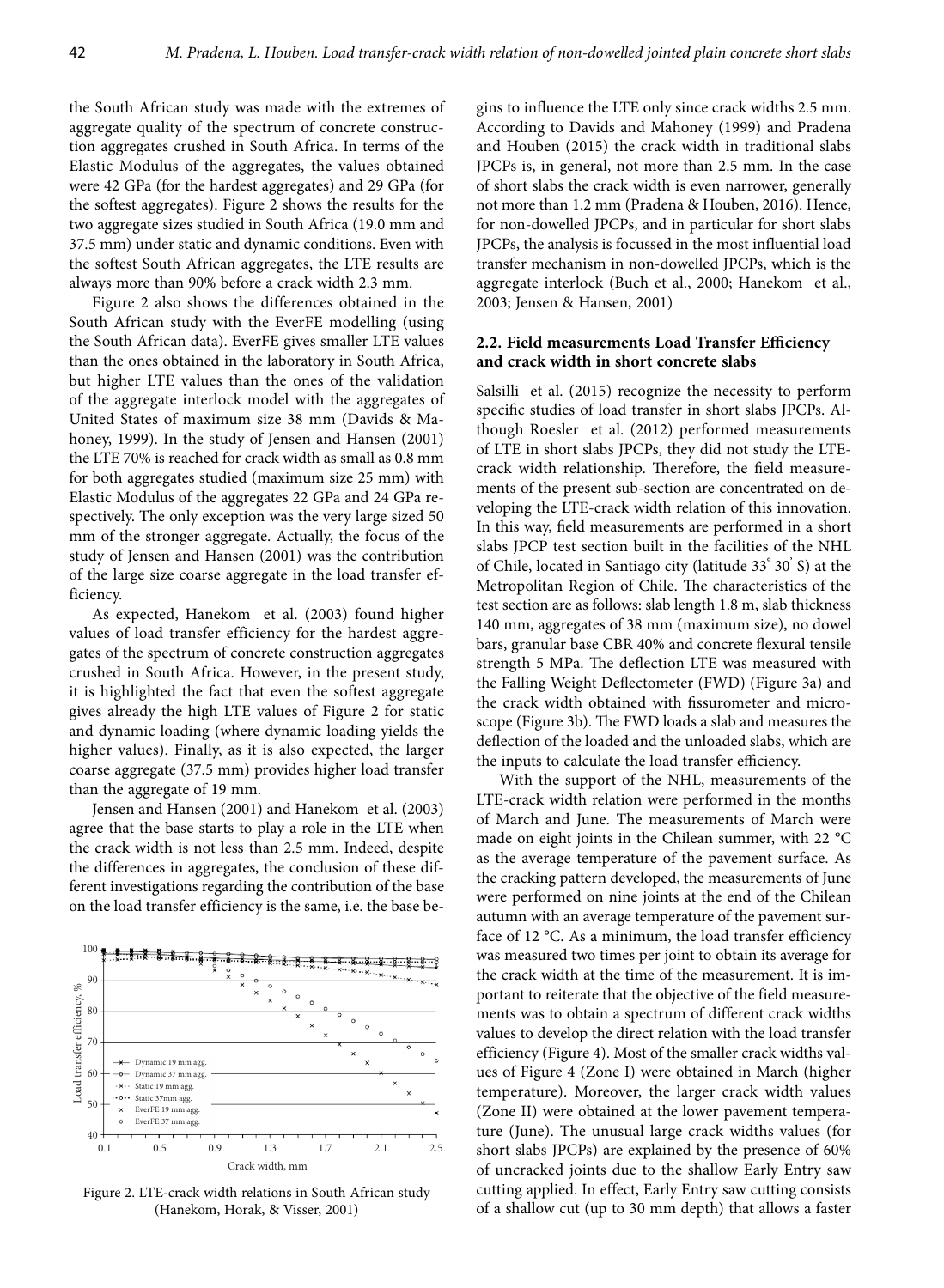

Figure 3. Measurements of LTE and crack width in test section of short concrete slabs

construction of JPCPs because the joints are cut as soon as the slabs support the weight of the operator. Actually, from these results and the ones of Pradena and Houben (2014), it is recommended to apply the Early Entry saw cutting method with modifications or as a complementary method to perform the joints of short slabs JPCPs (more details in Pradena & Houben, 2014).

Figure 4 is divided into 2 zones, as follows:

- Zone I: until the crack width of 0.7 mm, the effects of the crack width on the LTE are clearly observed.
- Zone II: beyond the crack width of 0.7 mm, an asymptotic behaviour of the LTE, around 80% is observed.

In Zone I, the LTE values decrease with the increase of the crack widths, from 95% for crack width 0.1 mm to 80% for crack with 0.7 mm (Figure 4). When the crack width continues increasing the expected behaviour is the decrease of LTE. In fact, Figure 5b shows the extrapolation of the function LTE-crack width obtained for Zone I (Figure 5a). However, in Zone II the load transfer efficiency presents an asymptotic behaviour around 80% (Figure 5b). This behaviour is also observed in the South African study especially for the aggregate of 37.5 mm (Figure 2). In the case of the hardest South African aggregate, the asymptotic behaviour is even clearer for both sizes of the aggregate, i.e. 19 mm (Hanekom et al., 2003) and 37.5 mm (Brink, Horak, Perrie, Strauss, & Visser, 2004). Therefore, the high quality of the aggregates has a fundamental role in the limitation of further LTE reductions as the crack width increases (for the spectrum of crack width values analysed in the present section). In a similar way, the asymptotic behaviour shown in Figure 5b is explained by the high quality of the Chilean aggregates (Achurra, 2009; *Ministry of Housing and Urban Development of Chile 2005: Standards and Technical Specifications for Pavements*) of 38.0 mm applied in the test section. Actually, Achurra (2009) studied the quality of the aggregates of different regions of Chile focussed on the polishing of aggregates. Although Achurra (2009) did not determine the elastic modulus of the aggregates, their mechanical abrasion was



Figure 4. Results of LTE-crack width obtained in the field measurements

a) Function LTE-crack width of Zone I







Figure 5. Effect of the high-quality aggregates on the LTE

## a) Measurements of LTE with FWD b) Measuements of crack width with microscope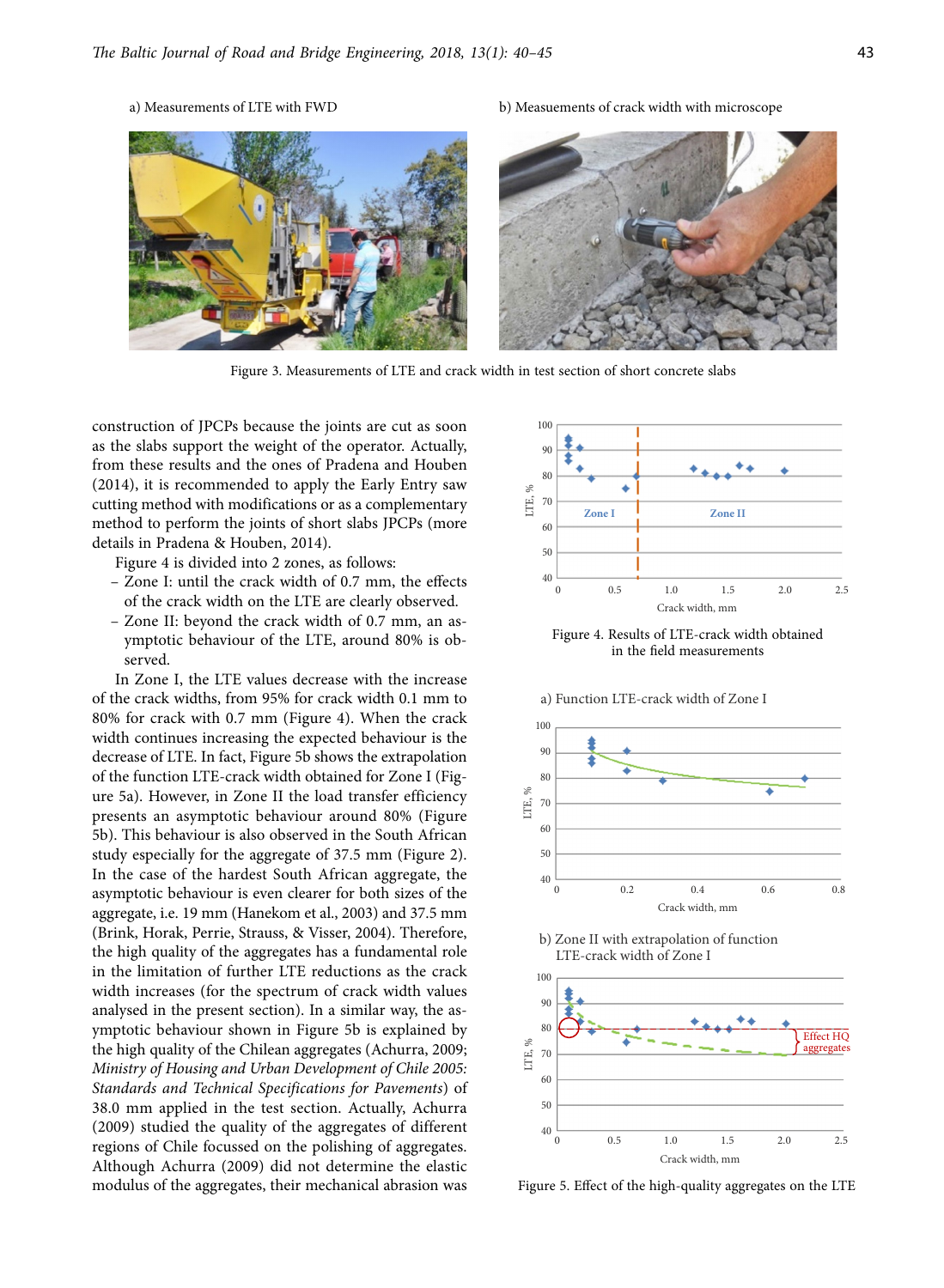obtained with the Los Angeles method. For the aggregates of the Metropolitan Region (where the test section of NHL is located), the extremes of the Los Angeles abrasion values were 12% for the hardest aggregate, and 15% for the softest aggregate (Achurra, 2009). As a reference, the Los Angeles values of the South African aggregates were 21% (for the hardest aggregates) and 33% (for the softest one).

# **2.3. Complementary field measurements with the Faultimeter**

The BRRC developed a Faultimeter that records the maximum relative movements of the slabs, while the rear axle of a truck passes from the approach slab to the leave slab. Although the Faultimeter does not measure the LTE, the BRRC has performed numerous measurements to compare the load transfer efficiency with the relative movements given by the Faultimeter. These field measurements have been performed with the Faultimeter and the FWD at many different JPCPs in Belgium (Perez et al., 2009; Perez & Van Geem, 2010). In addition, the Faultimeter is able to record the Residual Value (RV) that indicates if the joint is interlocked, after the slabs have been relieved of the load (Perez et al., 2009; Perez & Van Geem, 2010). In effect, Perez et al. (2009) and Perez and Van Geem (2010) clearly distinguishes the following two cases:

- when  $RV = 0$  the joints are not interlocked;
- when RV > 0 the joints are interlocked.

The determination of the existence of aggregate interlocking in the joints is very important and useful information for the purposes of the present research.

Figure 6 actually represents measurements performed with the Faultimeter in the Octave Region of Bio Bio (latitude 36° 58' S), Chile. These measurements were performed according to the specifications of the BRRC (Perez et al., 2009; Perez & Van Geem, 2010) and in both traffic directions. The characteristics of the test section are as follows: slab length 4.0 m, slab thickness 260.0 mm, aggregates of 38.0 mm (maximum size), no dowel bars, granular base CBR 50% and concrete flexural tensile strength 4.8 MPa. In particular, 8 joints with crack widths between

0.1 mm and 1.2 mm were auscultated with the Faultimeter. Actually, although the 8 joints are part of a traditional JPCP, the magnitude of the (narrow) crack widths are explained by the high slab temperature at the time of the measurements (average 25 °C at the slab surface measured with an infrared thermometer).

Although the very low relative movements (<0.4 mm) measured with the Faultimeter show the stability of the slabs, they are inconclusive in terms of a relationship with the LTE. However, in the 8 joints where the measurements have performed the result was RV > 0, which indicate the interlocking of the joints. This RV result is an additional confirmation of the results of the previous sections regarding the provision of the aggregate interlock of crack widths between 0.1 mm and 1.2 mm (Figures 2, 4 and 5). Although the large slab thickness (260 mm) plays a role in the low vertical displacement of the slabs, the RV was given by the Faultimeter clearly shows the aggregate interlock in the joints.

## **Conclusions**

- 1. The present article has been focused on the direct cause of the load transfer by aggregate interlock (i.e. the crack width) instead of indirect ones. In this way, it is possible to incorporate in Mechanistic-Empirical design methods for non-dowelled Jointed Plain Concrete Pavements the direct cause of the load transfer by aggregate interlock. This is especially important for the non-dowelled short concrete slabs where the load transfer relies on the aggregate interlock.
- 2. Due to the small crack widths, the non-dowelled short slabs pavements are able to provide adequate load transfer efficiency (≥70%) even without dowels bars. Indeed, in this case, the load transfer relies on aggregate interlock and the results of the Faultimeter (residual value >0) have confirmed this interlocking for crack widths ≤1.2 mm, which are the typical crack width values of concrete short slabs.



a) Faultimeter position on a joint b) Reading the gauge of the Faultimeter



Figure 6. Measurements perfomed with the Faultimeter